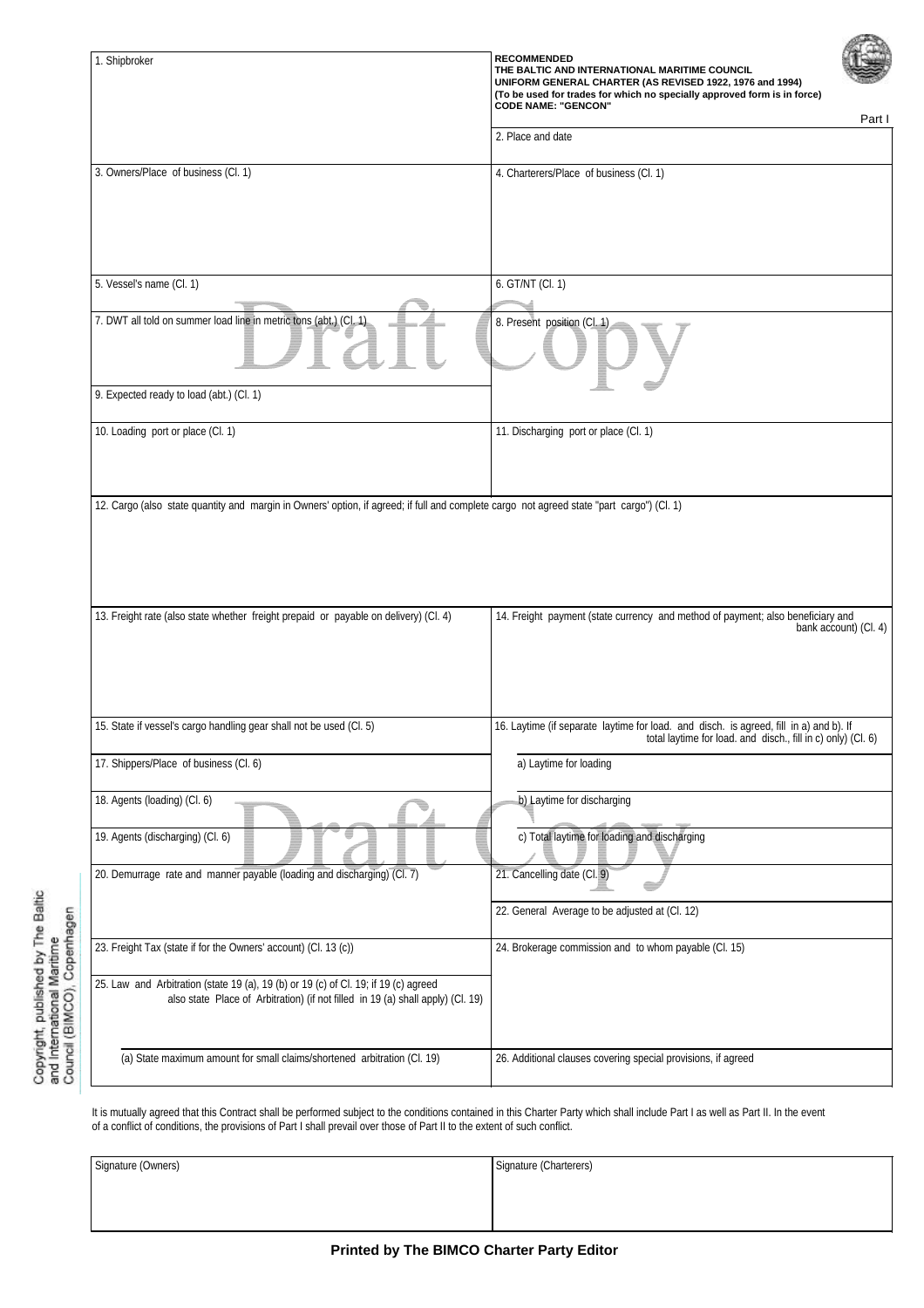# **PART II** "Gencon" Charter (As Revised 1922, 1976 and 1994)

**1.** It is agreed between the party mentioned in Box 3 as the Owners of the Vessel 1 named in Box 5, of the GT/NT indicated in Box 6 and carrying about the number 2 of metric tons of deadweight capacity all told on summer loadline stated in Box 3 of metric tons of deadweight capacity all told on summer loadline stated in Box 3 7, now in position as stated in Box 8 and expected ready to load under this  $4 \overline{})$ <br>Charter Party about the date indicated in Box 9, and the party mentioned as the 5 Charter Party about the date indicated in Box 9, and the party mentioned as the 5 Charterers in Box 4 that: 6

The said Vessel shall, as soon as her prior commitments have been completed, 7 proceed to the loading port(s) or place(s) stated in Box 10 or so near thereto as 8 she may safely get and lie always afloat, and there load a full and complete 9 cargo (if shipment of deck cargo agreed same to be at the Charterers' risk and 10 cargo (if shipment of deck cargo agreed same to be at the Charterers' risk and responsibility) as stated in Box 12, which the Charterers bind themselves to 11 ship, and being so loaded the Vessel shall proceed to the discharging port(s) or 12 place(s) stated in Box 11 as ordered on signing Bills of Lading, or so near 13<br>thereto as she may safely get and lie always afloat and there deliver the cargo 14 thereto as she may safely get and lie always afloat, and there deliver the cargo.

# **2. Owners' Responsibility Clause** 15

The Owners are to be responsible for loss of or damage to the goods or for 16 delay in delivery of the goods only in case the loss damage or delay has been 17 delay in delivery of the goods only in case the loss, damage or delay has been caused by personal want of due diligence on the part of the Owners or their 18<br>Manager to make the Vessel in all respects seaworthy and to secure that she is 19 Manager to make the Vessel in all respects seaworthy and to secure that she is properly manned, equipped and supplied, or by the personal act or default of 20 12<br>the Owners or their Manager.<br>And the Owners are not responsible for loss damage or delay arising from any 22

And the Owners are not responsible for loss, damage or delay arising from any 22 other cause whatsoever even from the neglect or default of the Master or crew other cause whatsoever, even from the neglect or default of the Master or crew or some other person employed by the Owners on board or ashore for whose 24<br>acts they would but for this Clause, be responsible, or from unseaworthiness of 25 acts they would, but for this Clause, be responsible, or from unseaworthiness of 25<br>the Vessel on loading or commencement of the voyage or at any time 26 the Vessel on loading or commencement of the voyage or at any time whatsoever. 27

# **3. Deviation Clause** 28

The Vessel has liberty to call at any port or ports in any order, for any purpose, 29 to sail without pilots, to tow and/or assist Vessels in all situations, and also to 30<br>deviate for the purpose of saving life and/or property. deviate for the purpose of saving life and/or property.

**4. Payment of Freight** 32 (a) The freight at the rate stated in Box 13 shall be paid in cash calculated on the intaken quantity of cargo.<br>(b) Prepaid. If according to Box 13 freight is to be paid on shipment, it shall be 35

(b) *Prepaid.* If according to Box 13 freight is to be paid on shipment, it shall be deemed earned and non-returnable, Vessel and/or cargo lost or not lost. 36<br>Neither the Owners nor their agents shall be required to sign or endorse bills of 37

Neither the Owners nor their agents shall be required to sign or endorse bills of lading showing freight prepaid unless the freight due to the Owners has 38<br>actually been paid actually been paid.  $\frac{39}{100}$ <br>(c) On delivery If according to Box 13 freight or part thereof is payable at 40

(c) *On delivery*. If according to Box 13 freight, or part thereof, is payable at destination it shall not be deemed earned until the cargo is thus delivered. 41<br>Notwithstanding the provisions under (a) if freight or part thereof is payable on 42 Notwithstanding the provisions under (a), if freight or part thereof is payable on delivery of the cargo the Charterers shall have the option of paying the freight 43 on delivered weight/quantity provided such option is declared before breaking 44<br>bulk and the weight/quantity can be ascertained by official weighting machine. 45 bulk and the weight/quantity can be ascertained by official weighing machine, joint draft survey or tally.  $46$ 

Cash for Vessel's ordinary disbursements at the port of loading to be advanced 47 by the Charterers, if required, at highest current rate of exchange, subject to  $\frac{48}{49}$ <br>two (2) per cent to cover insurance and other expenses two (2) per cent to cover insurance and other expenses.

# **5.** Loading/Discharging<br>(a) Costs/Risks 50

*(a) Costs/Risks* The cargo shall be brought into the holds, loaded, stowed and/or trimmed, 52<br>tallied lashed and/or secured and taken from the holds and discharged by the 53

tallied, lashed and/or secured and taken from the holds and discharged by the Charterers, free of any risk, liability and expense whatsoever to the Owners. 54 The Charterers shall provide and lay all dunnage material as required for the proper stowage and protection of the cargo on board, the Owners allowing the 56 use of all dunnage available on board. The Charterers shall be responsible for 57 use of all dunnage available on board. The Charterers shall be responsible for and pay the cost of removing their dunnage after discharge of the cargo under 58<br>this Charter Party and time to count until dunnage has been removed. this Charter Party and time to count until dunnage has been removed. <sup>59</sup> 59<br>(b) Cargo Handling Gear *(b) Cargo Handling Gear* 

Unless the Vessel is gearless or unless it has been agreed between the parties 61 that the Vessel's gear shall not be used and stated as such in Box 15, the 62 Owners shall throughout the duration of loading/discharging give free use of 63 the Vessel's cargo handling gear and of sufficient motive power to operate all 64 such cargo handling gear. All such equipment to be in good working order. 65 Unless caused by negligence of the stevedores, time lost by breakdown of the 66 Vessel's cargo handling gear or motive power - pro rata the total number of 67 cranes/winches required at that time for the loading/discharging of cargo 68 under this Charter Party - shall not count as laytime or time on demurrage. On request the Owners shall provide free of charge cranemen/winchmen from 70<br>the crew to operate the Vessel's cargo handling gear, unless local regulations 71 the crew to operate the Vessel's cargo handling gear, unless local regulations 71 prohibit this, in which latter event shore labourers shall be for the account of the 72 prohibit this, in which latter event shore labourers shall be for the account of the Charterers. Cranemen/winchmen shall be under the Charterers' risk and 73 responsibility and as stevedores to be deemed as their servants but shall 74

always work under the supervision of the Master. 75

*(c) Stevedore Damage* 76 The Charterers shall be responsible for damage (beyond ordinary wear and tear) to any part of the Vessel caused by Stevedores. Such damage shall be 78<br>potified as soon as reasonably possible by the Master to the Charterers or their 79 notified as soon as reasonably possible by the Master to the Charterers or their agents and to their Stevedores, failing which the Charterers shall not be held 80 responsible. The Master shall endeavour to obtain the Stevedores' written 81 acknowledgement of liability. 82

The Charterers are obliged to repair any stevedore damage prior to completion 83<br>of the voyage, but must repair stevedore damage affecting the Vessel's 84 of the voyage, but must repair stevedore damage affecting the Vessel's seaworthiness or class before the Vessel sails from the port where such 85 damage was caused or found. All additional expenses incurred shall be for the 86 account of the Charterers and any time lost shall be for the account of and shall 87<br>be paid to the Owners by the Charterers at the demurrage rate. be paid to the Owners by the Charterers at the demurrage rate.

**6. Laytime**<br> **6. Laytime** *Laytime* for loading and discharging<br> **6.** Cal Separate laytime for loading and discharging *(a) Separate laytime for loading and discharging* The cargo shall be loaded within the number of running days/hours as 91 indicated in Box 16, weather permitting, Sundays and holidays excepted, 92 unless used, in which event time used shall count. 93 The cargo shall be discharged within the number of running days/hours as 94 indicated in Box 16, weather permitting, Sundays and holidays excepted, 95 indicated in Box 16, weather permitting, Sundays and holidays excepted, 95 unless used, in which event time used shall count.<br>(b) Total laytime for loading and discharging on the state of 90 *(b) Total laytime for loading and discharging* The cargo shall be loaded and discharged within the number of total running 98 days/hours as indicated in Box 16 weather permitting Sundays and bolidays 99 days/hours as indicated in Box 16, weather permitting, Sundays and holidays excepted, unless used, in which event time used shall count. 100 *(c) Commencement of laytime (loading and discharging)* 101 Laytime for loading and discharging shall commence at 13.00 hours, if notice of 102 readiness is given up to and including 12.00 hours, and at 06.00 hours next 103 working day if notice given during office hours after 12.00 hours. Notice of 104 readiness at loading port to be given to the Shippers named in Box 17 or if not 105 named, to the Charterers or their agents named in Box 18. Notice of readiness 106 at the discharging port to be given to the Receivers or, if not known, to the 107 Charterers or their agents named in Box 19. If the loading/discharging berth is not available on the Vessel's arrival at or off 109 the port of loading/discharging, the Vessel shall be entitled to give notice of 110 readiness within ordinary office hours on arrival there, whether in free pratique 111 or not, whether customs cleared or not. Laytime or time on demurrage shall 112 then count as if she were in berth and in all respects ready for loading/ 113 discharging provided that the Master warrants that she is in fact ready in all 114 respects. Time used in moving from the place of waiting to the loading/ 115<br>discharging berth shall not count as laytime discharging berth shall not count as laytime. If, after inspection, the Vessel is found not to be ready in all respects to load/ 117 discharge time lost after the discovery thereof until the Vessel is again ready to 118 load/discharge shall not count as laytime. 119 Time used before commencement of laytime shall count.<br>
Indicate alternative (a) or (b) as agreed. in Box 16. 121 Indicate alternative (a) or (b) as agreed, in Box 16. **7. Demurrage** 122 Demurrage at the loading and discharging port is payable by the Charterers at 123

the rate stated in Box 20 in the manner stated in Box 20 per day or pro rata for 124 any part of a day. Demurrage shall fall due day by day and shall be payable 125 upon receipt of the Owners' invoice. In the event the demurrage is not paid in accordance with the above, the 127 Owners shall give the Charterers 96 running hours written notice to rectify the 128 failure. If the demurrage is not paid at the expiration of this time limit and if the 129 vessel is in or at the loading port, the Owners are entitled at any time to 130

terminate the Charter Party and claim damages for any losses caused thereby. 131

### **8. Lien Clause** 132

The Owners shall have a lien on the cargo and on all sub-freights payable in 133 respect of the cargo, for freight, deadfreight, demurrage, claims for damages 134<br>and for all other amounts due under this Charter Party including costs of 135 and for all other amounts due under this Charter Party including costs of recovering same. 136

**9. Cancelling Clause** 137 (a) Should the Vessel not be ready to load (whether in berth or not) on the 138 cancelling date indicated in Box 21, the Charterers shall have the option of 139 cancelling this Charter Party. 140 (b) Should the Owners anticipate that, despite the exercise of due diligence, 141 the Vessel will not be ready to load by the cancelling date, they shall notify the 142 Charterers thereof without delay stating the expected date of the Vessel's 143 readiness to load and asking whether the Charterers will exercise their option 144 of cancelling the Charter Party, or agree to a new cancelling date. Such option must be declared by the Charterers within 48 running hours after 146 the receipt of the Owners' notice. If the Charterers do not exercise their option 147

of cancelling, then this Charter Party shall be deemed to be amended such that 148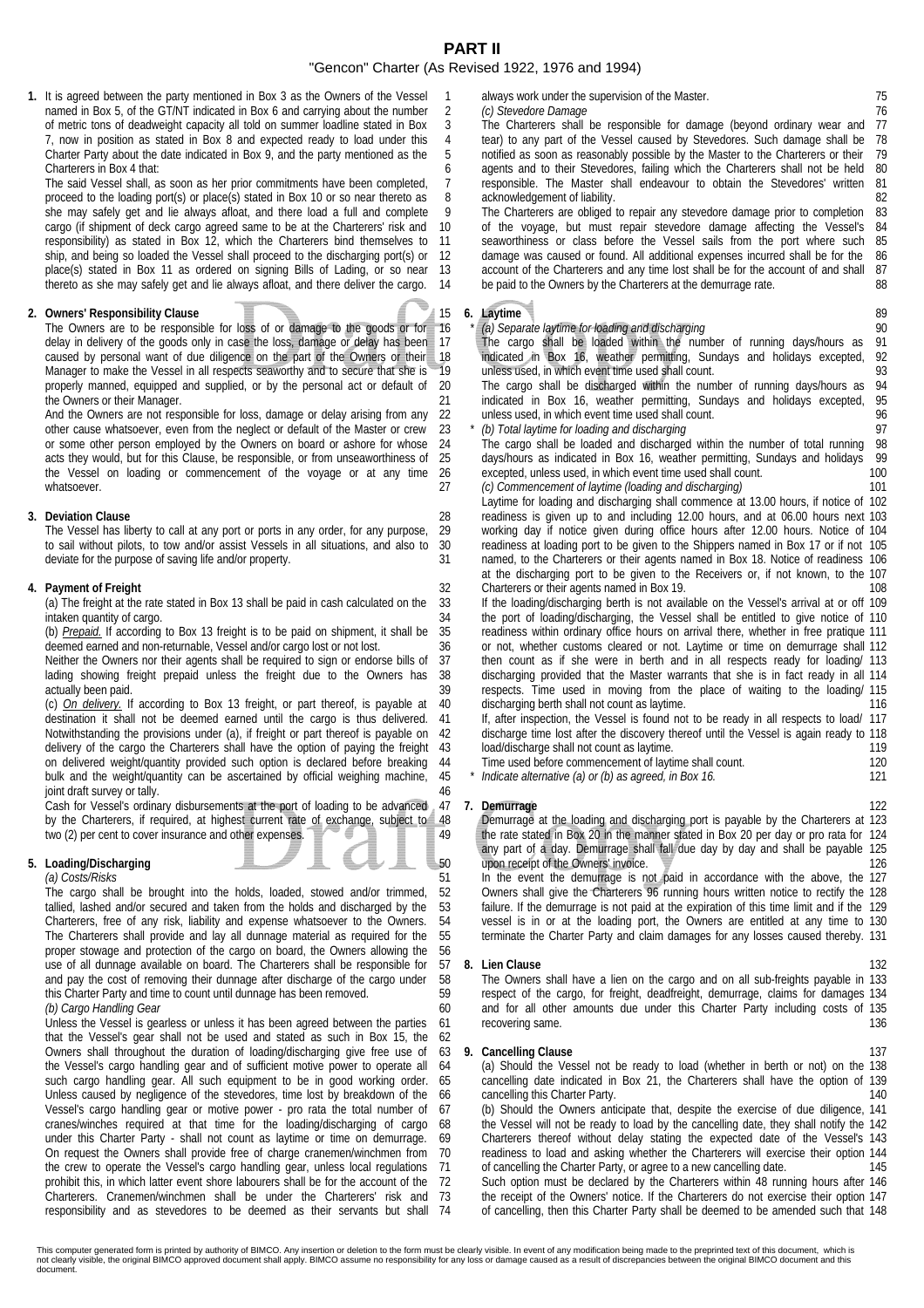the seventh day after the new readiness date stated in the Owners' notification 149 to the Charterers shall be the new cancelling date. 150 The provisions of sub-clause (b) of this Clause shall operate only once, and in 151

case of the Vessel's further delay, the Charterers shall have the option of 152<br>cancelling the Charter Party as per sub clause (a) of this Clause cancelling the Charter Party as per sub-clause (a) of this Clause.

### **10. Bills of Lading** 154

Bills of Lading shall be presented and signed by the Master as per the 155 "Congenbill" Bill of Lading form, Edition 1994, without prejudice to this Charter 156 Party, or by the Owners' agents provided written authority has been given by 157 Owners to the agents, a copy of which is to be furnished to the Charterers. The 158 Charterers shall indemnify the Owners against all consequences or liabilities 159 that may arise from the signing of bills of lading as presented to the extent that 160 the terms or contents of such bills of lading impose or result in the imposition of 161 more onerous liabilities upon the Owners than those assumed by the Owners 162<br>163 under this Charter Party.

### **11. Both-to-Blame Collision Clause** 164

If the Vessel comes into collision with another vessel as a result of the 165 negligence of the other vessel and any act, neglect or default of the Master, 166 Mariner, Pilot or the servants of the Owners in the navigation or in the 167 management of the Vessel, the owners of the cargo carried hereunder will 168 indemnify the Owners against all loss or liability to the other or non-carrying 169 vessel or her owners in so far as such loss or liability represents loss of, or 170 damage to, or any claim whatsoever of the owners of said cargo, paid or 171 payable by the other or non-carrying vessel or her owners to the owners of said 172 cargo and set-off, recouped or recovered by the other or non-carrying vessel 173 or her owners as part of their claim against the carrying Vessel or the Owners. 174 The foregoing provisions shall also apply where the owners, operators or those 175 in charge of any vessel or vessels or objects other than, or in addition to, the 176 colliding vessels or objects are at fault in respect of a collision or contact. 177

#### **12. General Average and New Jason Clause** 178

General Average shall be adjusted in London unless otherwise agreed in Box 179 22 according to York-Antwerp Rules 1994 and any subsequent modification 180 thereof. Proprietors of cargo to pay the cargo's share in the general expenses 181 even if same have been necessitated through neglect or default of the Owners' 182 servants (see Clause 2).

If General Average is to be adjusted in accordance with the law and practice of 184 the United States of America, the following Clause shall apply: "In the event of 185 accident, danger, damage or disaster before or after the commencement of the 186 voyage, resulting from any cause whatsoever, whether due to negligence or 187 not, for which, or for the consequence of which, the Owners are not 188 responsible, by statute, contract or otherwise, the cargo shippers, consignees 189 or the owners of the cargo shall contribute with the Owners in General Average 190 to the payment of any sacrifices, losses or expenses of a General Average 191 nature that may be made or incurred and shall pay salvage and special charges 192 incurred in respect of the cargo. If a salving vessel is owned or operated by the 193 Owners, salvage shall be paid for as fully as if the said salving vessel or vessels 194 belonged to strangers. Such deposit as the Owners, or their agents, may deem 195 sufficient to cover the estimated contribution of the goods and any salvage and 196 special charges thereon shall, if required, be made by the cargo, shippers, 197 consignees or owners of the goods to the Owners before delivery. 198

# **13. Taxes and Dues Clause** 199

(a) *On Vessel* -The Owners shall pay all dues, charges and taxes customarily 200 levied on the Vessel, howsoever the amount thereof may be assessed. (b) *On cargo* -The Charterers shall pay all dues, charges, duties and taxes 202 customarily levied on the cargo, howsoever the amount thereof may be 203 assessed. 204

(c) *On freight* -Unless otherwise agreed in Box 23, taxes levied on the freight 205 shall be for the Charterers' account. <sup>2</sup> 206

#### **14. Agency** 207

In every case the Owners shall appoint their own Agent both at the port of 208 loading and the port of discharge.

### **15. Brokerage** 210

A brokerage commission at the rate stated in Box 24 on the freight, dead-freight 211 and demurrage earned is due to the party mentioned in Box 24. In case of non-execution 1/3 of the brokerage on the estimated amount of 213 freight to be paid by the party responsible for such non-execution to the 214 Brokers as indemnity for the latter's expenses and work. In case of more 215 voyages the amount of indemnity to be agreed. 216

### **16. General Strike Clause** 217

(a) If there is a strike or lock-out affecting or preventing the actual loading of the 218 cargo, or any part of it, when the Vessel is ready to proceed from her last port or 219 at any time during the voyage to the port or ports of loading or after her arrival 220 there, the Master or the Owners may ask the Charterers to declare, that they 221 agree to reckon the laydays as if there were no strike or lock-out. Unless the 222 Charterers have given such declaration in writing (by telegram, if necessary) 223 within 24 hours, the Owners shall have the option of cancelling this Charter 224 Party. If part cargo has already been loaded, the Owners must proceed with 225 same, (freight payable on loaded quantity only) having liberty to complete with 226 other cargo on the way for their own account. 227 (b) If there is a strike or lock-out affecting or preventing the actual discharging 228 of the cargo on or after the Vessel's arrival at or off port of discharge and same 229 has not been settled within 48 hours, the Charterers shall have the option of 230 keeping the Vessel waiting until such strike or lock-out is at an end against 231 paying half demurrage after expiration of the time provided for discharging 232 until the strike or lock-out terminates and thereafter full demurrage shall be 233 payable until the completion of discharging, or of ordering the Vessel to a safe 234 port where she can safely discharge without risk of being detained by strike or 235 lock-out. Such orders to be given within 48 hours after the Master or the 236 Owners have given notice to the Charterers of the strike or lock-out affecting 237 the discharge. On delivery of the cargo at such port, all conditions of this 238 Charter Party and of the Bill of Lading shall apply and the Vessel shall receive 239 the same freight as if she had discharged at the original port of destination, 240 except that if the distance to the substituted port exceeds 100 nautical miles, 241 the freight on the cargo delivered at the substituted port to be increased in 242 proportion. 243

(c) Except for the obligations described above, neither the Charterers nor the 244 Owners shall be responsible for the consequences of any strikes or lock-outs 245 preventing or affecting the actual loading or discharging of the cargo. 246

### **17. War Risks ("Voywar 1993")** 247

(1) For the purpose of this Clause, the words: 248

- (a) The "Owners" shall include the shipowners, bareboat charterers, 249 disponent owners, managers or other operators who are charged with the 250 management of the Vessel, and the Master; and 251 (b) "War Risks" shall include any war (whether actual or threatened), act of 252 war, civil war, hostilities, revolution, rebellion, civil commotion, warlike 253 operations, the laying of mines (whether actual or reported), acts of piracy, 254 acts of terrorists, acts of hostility or malicious damage, blockades 255 (whether imposed against all Vessels or imposed selectively against 256 Vessels of certain flags or ownership, or against certain cargoes or crews 257 or otherwise howsoever), by any person, body, terrorist or political group, 258 or the Government of any state whatsoever, which, in the reasonable 259 judgement of the Master and/or the Owners, may be dangerous or are 260 likely to be or to become dangerous to the Vessel, her cargo, crew or other 261 persons on board the Vessel. **262**
- If at any time before the Vessel commences loading, it appears that, in the 263 reasonable judgement of the Master and/or the Owners, performance of 264 the Contract of Carriage, or any part of it, may expose, or is likely to expose, 265 the Vessel, her cargo, crew or other persons on board the Vessel to War 266 Risks, the Owners may give notice to the Charterers cancelling this 267 Contract of Carriage, or may refuse to perform such part of it as may 268 expose, or may be likely to expose, the Vessel, her cargo, crew or other 269 persons on board the Vessel to War Risks; provided always that if this 270 Contract of Carriage provides that loading or discharging is to take place 271 within a range of ports, and at the port or ports nominated by the Charterers 272 the Vessel, her cargo, crew, or other persons onboard the Vessel may be 273 exposed, or may be likely to be exposed, to War Risks, the Owners shall 274 first require the Charterers to nominate any other safe port which lies 275 within the range for loading or discharging, and may only cancel this 276 Contract of Carriage if the Charterers shall not have nominated such safe 277 port or ports within 48 hours of receipt of notice of such requirement. 278
- The Owners shall not be required to continue to load cargo for any voyage, 279 or to sign Bills of Lading for any port or place, or to proceed or continue on 280 any voyage, or on any part thereof, or to proceed through any canal or 281 waterway, or to proceed to or remain at any port or place whatsoever, 282 where it appears, either after the loading of the cargo commences, or at 283 any stage of the voyage thereafter before the discharge of the cargo is 284 completed, that, in the reasonable judgement of the Master and/or the 285 Owners, the Vessel, her cargo (or any part thereof), crew or other persons 286 on board the Vessel (or any one or more of them) may be, or are likely to be, 287 exposed to War Risks. If it should so appear, the Owners may by notice 288 request the Charterers to nominate a safe port for the discharge of the 289 cargo or any part thereof, and if within 48 hours of the receipt of such 290 notice, the Charterers shall not have nominated such a port, the Owners 291 may discharge the cargo at any safe port of their choice (including the port 292 of loading) in complete fulfilment of the Contract of Carriage. The Owners 293 shall be entitled to recover from the Charterers the extra expenses of such 294 discharge and, if the discharge takes place at any port other than the 295 loading port, to receive the full freight as though the cargo had been 296